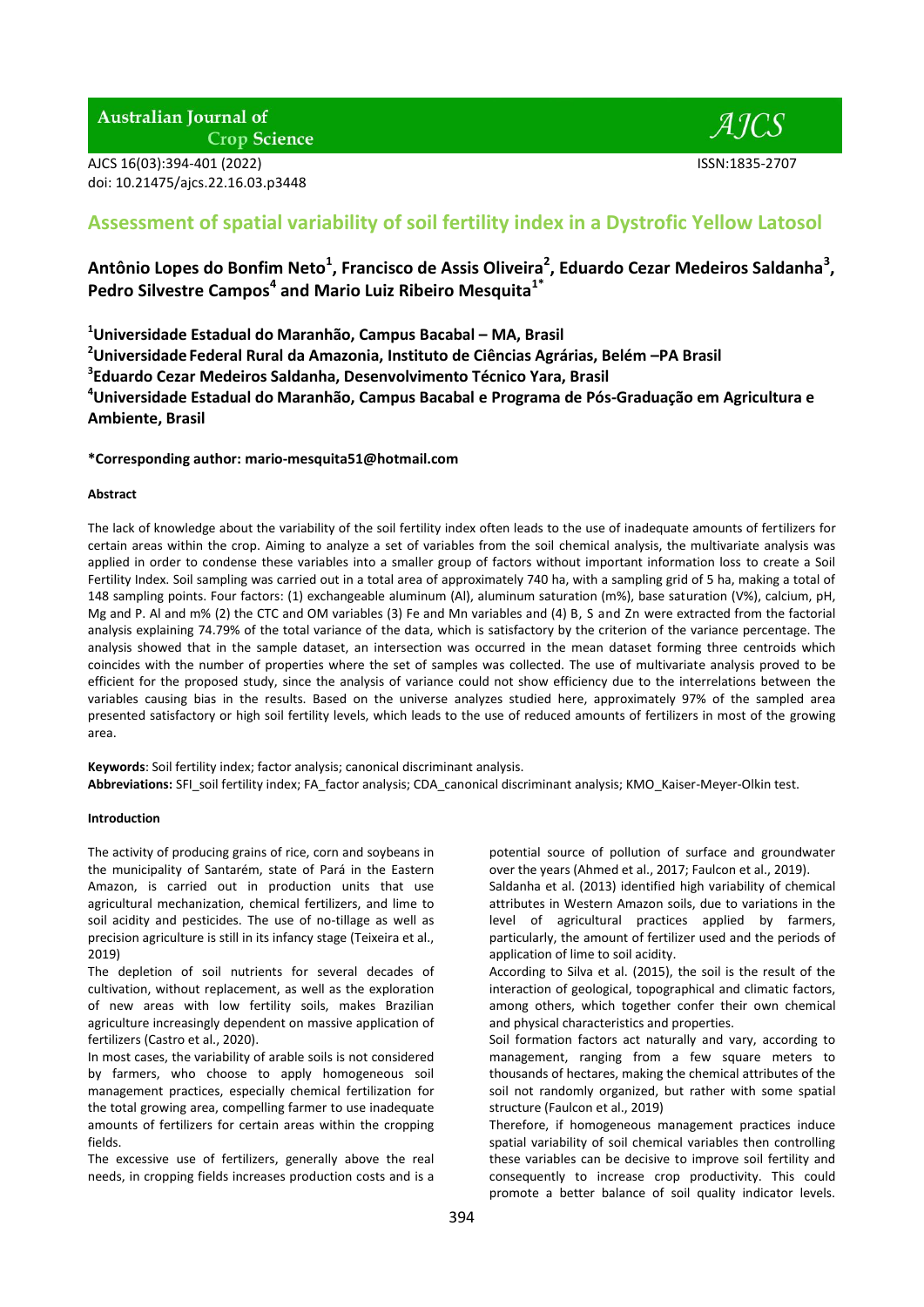Thus, it is necessary to investigate if homogeneous soil fertility management practices optimize agricultural production, recurrent practices in conventional agriculture.

Simultaneous analysis of soil chemical variables measured on one experiment or sampling unit can be made by multivariate statistical methods. These methods allow for a reduction in the dimension of analyzes with soil variable multiple responses in order to simplify their understanding, visualization and interpretation, aside from obtaining sufficient details for an adequate representation of the results (Yeater et al., 2015).

Assessment of soil variability using multivariate statistical analyses was carried out by several authors with satisfactory results, including (Freitas et al., 2014; Vasu et al., 2017; Bhunia et al., 2018; Carvalho et al., 2018; Ousmenku et al., 2018; Hou et al., 2021). However, there are no reports on application of multivariate statistical methods to assess soil variability in the eastern Amazon.

Therefore, if homogeneous management practices induce the spatial variability of chemical attributes in the soil then controlling these variables can be decisive for the improvement of soil fertility and consequent increase in the crop productivity due to a better balance of soil quality indicator levels.

In this context, the objective of this study was to assess variability of soil chemical attributes by means of multivariate analysis to condense variables into a smaller group of factors without significant loss of information, aiming to create a Soil Fertility Index that will be used as a decision tool for a more rational soil fertilization of the soils. The resulting groups of variables will be used for discriminant analysis to confirm the existence of statistical difference between the variables in each group.

## **Results and discussion**

## *Factor analyses*

The adequacy of the factor analysis was determined by the KMO and Bartlett tests. The KMO test (0.658), indicated that the variables are correlated and the factorial model presented a good level of adequacy to the data (Table 1). Values of this test below 0.50 are unacceptable (Watson, 2017). In the Bartlett test, the overall significance of the correlation matrix was evaluated, which presented a statistic of 2392.692, indicating that the correlations are significant at the 1% level of probability, that is, the correlation matrix is not identity (Table 1).

In Table 2, the first three columns are the results for the five extracted factors, which are the factor loadings for each variable in each factor. The fourth column provides the statistic, detailing the degree to which each variable is "explained" by the four components, called commonality. Of the last two columns, the first is the sum of the column of squared factor loadings (eigenvalues) and indicates the relative importance of each factor in explaining the variance associated with the set of analyzed variables. The sums of the five factors are 5.021, 2.391, 1.657, 1.470 and 1.428, respectively. As expected, the factor solution extracted the factors in the order of their importance, with factor 1 explaining the largest portion of the variance (31.38%), factor 2 explaining 14.94%, factor 3 explaining 10.35%, factor 4 explaining 9.185% and factor 5 explaining 8.92%. The four factors explain 74.79% of the total variance of the

data, which is satisfactory by the criterion of percentage of variance.

Based on the work of Santana (2007), the total portion of the variance explained in this study, by the factorial solution (11,967) can be compared with the total variation of the set of variables, which is represented by the trace of the factorial matrix.

The trace is the total variance to be explained, obtained by the sum of the eigenvalues of the set of variables (sum of the total eigenvalues, first column of Table 2, given that each variable has a possible eigenvalue equal to 1.0.

The total sum of the eigenvalues trace percentages extracted for the factorial solution serves as an index to determine the degree of adequacy of the factorial solution in relation to what all the variables represent. The index for this solution shows that 74.796% of the total variance is represented by the information contained in the factorial matrix of the solution in terms of the four factors. The index is considered high, and the variables are closely related to each other as expected (Table 2)

The sum of the factor loadings of the squared factors generates the commonality (Table 3). The commonality size is a useful index to assess how much of the variance in a given variable is explained by the factor solution. Large commonalities indicate that a large portion of the variance in a variable was extracted by the factor solution. A small commonality, lower than 0.50, shows that a good part of the variance contained in a variable is not explained by the factors (Santana, 2007).

The selection of significant variables that must be part of a factor is chosen based on the magnitude of the factor loading (Table 3). Thus, they can be chosen by looking from left to right along each line and selecting the highest valued loads. Adopting this process, factor 1 has seven significant loads; factor 2, two significant loads, factor 3, two significant loads, factor 4, three significant loads, and factor 5, two.

The first factor includes the variables exchangeable aluminum (Al), aluminum saturation (m%), base saturation (V%), calcium, pH, Mg and P. Al and m%, with negative values, are antagonistic to other variables of the factor, thus being coherent with the knowledge of soil studies. Thus, to maintain a satisfactory level of nutrition for the plants, it is necessary to reduce the levels of Al and m%. This factor can be called the "Base saturation" dimension, since the factors influenced by these variables are related to an increase in electrical charges in the soil solution.

The second factor included the CTC and OM variables. These variables are related to the cation exchange capacity, where organic matter plays a fundamental role in the adsorption of nutritive elements by electrical charges and cation exchanges. The combination of these variables improves soil quality, which is sought after in soybean crops using no-till. This dimension of conduct is linked to the provision of services, which names the factor as "Cationic exchanges".

The third factor was only composed of Fe and Mn variables. The factors showed antagonistic signs, with Fe showing a negative sign. Although these elements have opposite electrical charges, there are no reports that prove competition for coupling sites, although Fe presents toxicity to plants at high levels in the soil. This factor can be represented with the "Iron Toxicity" dimension.

The fourth factor, represented by B, S and Zn, showed a negative sign for the first two variables, although there are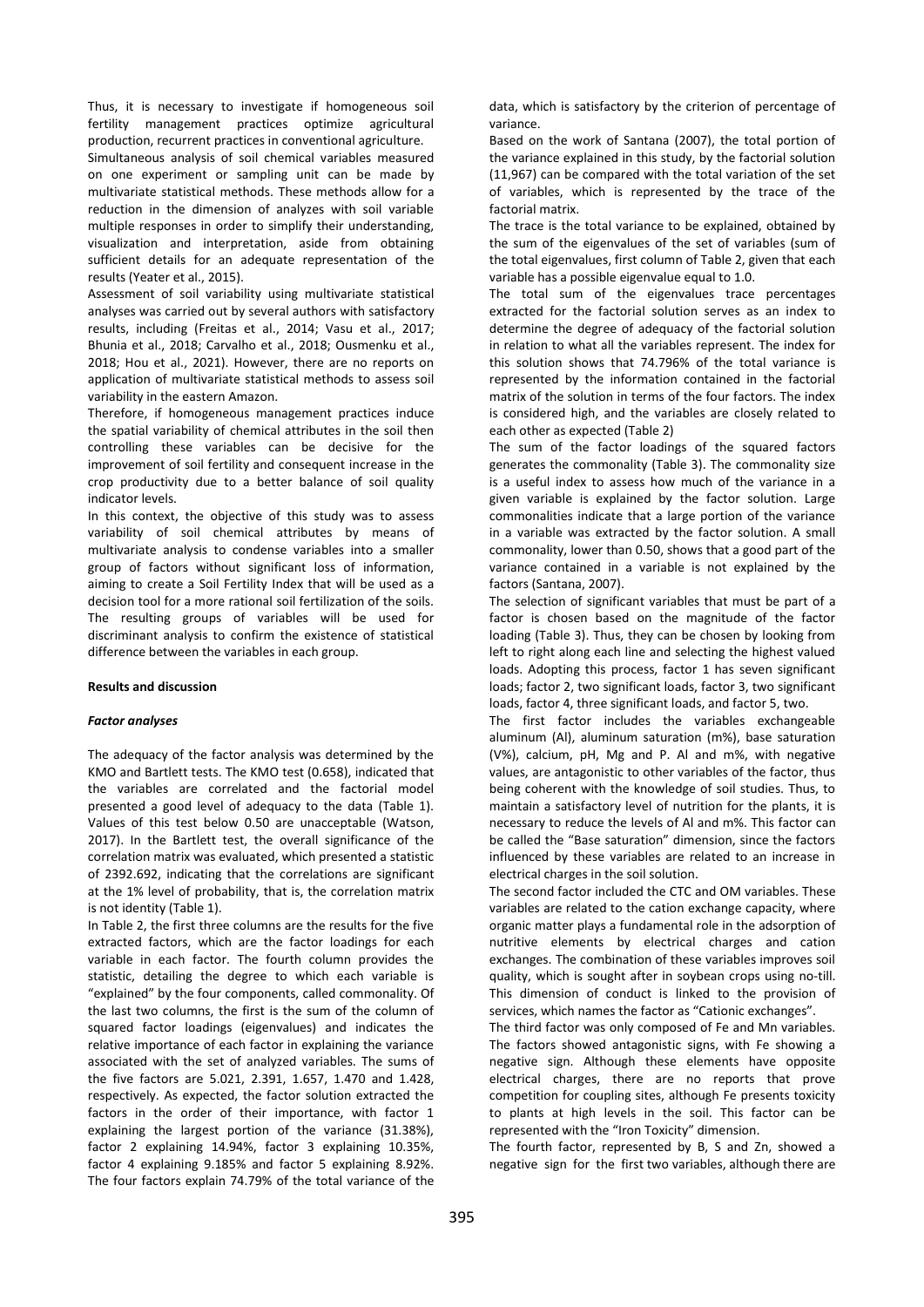| Table 1. Kaiser-Meyer-Olkin (KMO) and Bartlett tests for the Soil Fertility Index (SFI). |                   |          |  |  |  |
|------------------------------------------------------------------------------------------|-------------------|----------|--|--|--|
| Kaiser-Meyer-Olkin measure of sampling adequacy.<br>0.658                                |                   |          |  |  |  |
| Bartlett's sphericity test                                                               | Chi-square aprox. | 2392.692 |  |  |  |
|                                                                                          | Df                | 120      |  |  |  |
|                                                                                          | Sig.              | 0.000    |  |  |  |



**Fig 1.** Canonical discriminant function of the sample points of the three groups with their respective centroids showing the intersection in the cloud of fertility data of three rural properties.

|              |                |              | Variances after rotation                      |                |              |  |
|--------------|----------------|--------------|-----------------------------------------------|----------------|--------------|--|
| <b>Total</b> | % of variation | % cumulative | Total                                         | % of variation | % cumulative |  |
| 5.735        | 35.845         | 35.845       | 5.021                                         | 31.383         | 31.383       |  |
| 1.972        | 12.328         | 48.173       | 2.391                                         | 14.944         | 46.327       |  |
| 1.645        | 10.279         | 58.452       | 1.657                                         | 10.355         | 56.682       |  |
| 1.379        | 8.617          | 67.069       | 1.470                                         | 9.185          | 65.868       |  |
| 1.236        | 7.726          | 74.796       | 1.428                                         | 8.928          | 74.796       |  |
| 0.945        | 5.909          | 80.704       |                                               |                |              |  |
| 0.798        | 4.987          | 85.691       |                                               |                |              |  |
| 0.584        | 3.648          | 89.339       |                                               |                |              |  |
| 0.512        | 3.203          | 92.542       |                                               |                |              |  |
| 0.467        | 2.919          | 95.461       |                                               |                |              |  |
| 0.367        | 2.297          | 97.757       |                                               |                |              |  |
| 0.212        | 1.324          | 99.081       |                                               |                |              |  |
| 0.095        | 0.596          | 99.677       |                                               |                |              |  |
| 0.032        | 0.200          | 99.877       |                                               |                |              |  |
| 0.017        | 0.103          | 99.980       |                                               |                |              |  |
| 0.003        | 0.020          | 100,000      |                                               |                |              |  |
|              |                |              | Eigenvalues $(\lambda)$ and initial variances |                |              |  |

**Table 2.** Results of the eigenvalues for the extraction of component factors and total variance explained by the factors for the Soil Fertility Index (SFI)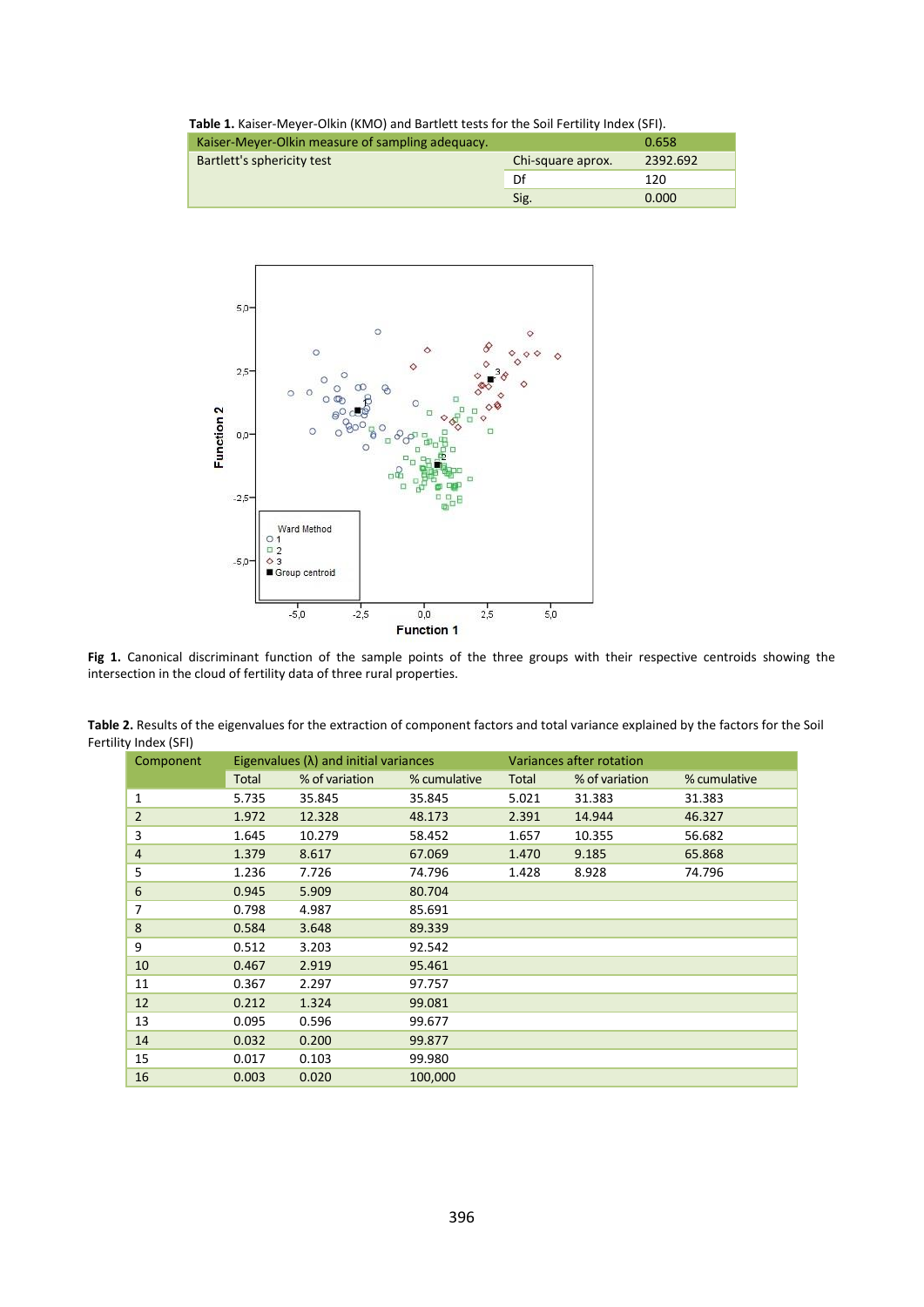| <b>Variables</b>          | Factor   |                | Commonality    |                |                |        |
|---------------------------|----------|----------------|----------------|----------------|----------------|--------|
|                           | F1       | F <sub>2</sub> | F <sub>3</sub> | F <sub>4</sub> | F <sub>5</sub> |        |
| Al                        | $-0.939$ | $-.034$        | $-0.029$       | $-.022$        | .057           | .887   |
| m%                        | $-0.937$ | $-.080$        | $-0.046$       | .049           | .065           | .893   |
| $V\%$                     | 0.934    | .103           | .102           | .188           | .032           | .929   |
| Ca                        | 0.839    | .389           | .123           | .228           | .011           | .922   |
| Ph                        | 0.799    | .056           | .008           | .478           | .098           | .880   |
| Mg                        | 0.744    | .335           | $-.030$        | $-.258$        | $-.102$        | .744   |
| P                         | 0.551    | $-.126$        | .291           | .182           | .421           | .615   |
| <b>CTC</b>                | .197     | 0.947          | .047           | $-.023$        | .005           | .938   |
| MO                        | .182     | 0.947          | .023           | .004           | .036           | .931   |
| Fe                        | $-.125$  | .092           | $-0.792$       | .104           | .102           | .673   |
| Mn                        | .012     | .243           | 0.772          | .178           | .140           | .707   |
| B                         | .006     | $-.239$        | .486           | $-0.633$       | $-.245$        | .754   |
| S                         | $-.051$  | .268           | $-.027$        | $-0.512$       | .083           | .344   |
| Zn                        | .222     | .229           | .273           | 0.510          | $-.243$        | .495   |
| К                         | .122     | .183           | $-062$         | .090           | ,818           | .729   |
| Cu                        | .189     | .124           | $-0.009$       | .278           | $-0.630$       | .525   |
| Sum of squared eigenvalue | 5.0213   | 2.3910         | 1.6568         | 1.4696         | 1.4284         | 11.967 |
| Trace percent (%)         | 31.383   | 14.943         | 10.355         | 9.1854         | 8.9280         | 74.796 |

 **Table 3.** Factor loading matrix (α) after orthogonal rotation by the Varimax method for the Soil Fertility Index (SFI).

**Table 4.** Values of original and standardized factor scores and the Soil Fertility Index (SFI). (reduced).

| Obs            | Standardized fator score<br>Original fator score |           |           |           |           |         | <b>SFI</b>      |         |         |                 |         |
|----------------|--------------------------------------------------|-----------|-----------|-----------|-----------|---------|-----------------|---------|---------|-----------------|---------|
|                | Factor 1                                         | Factor 2  | Factor 3  | Factor 4  | Factor 5  | FP1     | FP <sub>2</sub> | FP3     | FP4     | FP <sub>5</sub> |         |
| 127            | 1.3129                                           | 0.4533    | 1.8204    | 0.8981    | 2.1036    | 0.90756 | 0.60227         | 0.76744 | 0.69591 | 1.00000         | 0.81221 |
| 124            | 1.3593                                           | 0.3895    | 1.0530    | 0.3415    | 1.3823    | 0.91819 | 0.58980         | 0.61193 | 0.61399 | 0.88428         | 0.76877 |
| 129            | 1.7160                                           | 0.2260    | 0.1916    | 0.4103    | 1.0151    | 1.00000 | 0.55783         | 0.43737 | 0.62412 | 0.82537         | 0.76676 |
| 102            | 0.8633                                           | 0.8767    | 2.1830    | 0.7310    | 0.2003    | 0.80446 | 0.68510         | 0.84091 | 0.67131 | 0.69464         | 0.75620 |
| 125            | 0.9199                                           | 0.2525    | 1.5888    | 0.9012    | 1.7583    | 0.81745 | 0.56301         | 0.72050 | 0.69636 | 0.94459         | 0.75350 |
| 137            | 1.3673                                           | 1.8764    | $-1.0395$ | 0.5756    | $-0.2541$ | 0.92004 | 0.88064         | 0.18790 | 0.64844 | 0.62175         | 0.74185 |
| 114            | 0.3571                                           | 2.0606    | 1.7329    | 0.2837    | 0.6489    | 0.68840 | 0.91667         | 0.74970 | 0.60549 | 0.76661         | 0.74164 |
| 123            | 0.4841                                           | 0.7050    | 2.9681    | 1.6307    | $-0.5371$ | 0.71752 | 0.65151         | 1.00000 | 0.80372 | 0.57634         | 0.73717 |
| 128            | 1.4009                                           | $-0.5751$ | 0.6819    | 0.3519    | 1.6602    | 0.92775 | 0,40114         | 0.53672 | 0.61551 | 0.92887         | 0.73019 |
| 105            | 0.6384                                           | 1.9651    | 2.0439    | 0,9737    | $-2.3652$ | 0.75290 | 0.89799         | 0.81273 | 0.70703 | 0.28304         | 0.72845 |
| $\overline{2}$ | 1.5092                                           | 0.8499    | $-0.0787$ | $-1.1346$ | 0.5643    | 0.95256 | 0.67986         | 0.38261 | 0.39674 | 0.75304         | 0.72710 |
| 126            | 1.0955                                           | 0.0308    | 0,9916    | 0.3040    | 1.1464    | 0.85771 | 0,51964         | 0.59949 | 0.60847 | 0.84643         | 0,72246 |
| 146            | 0.3608                                           | 2.3834    | 0.5647    | 0.0531    | 0.4322    | 0.68925 | 0.97980         | 0.51298 | 0.57154 | 0.73185         | 0.71353 |
| 135            | 1.1115                                           | 1.4596    | $-1.3777$ | 0.5500    | 0.9040    | 0.86138 | 0.79910         | 0.11938 | 0.64468 | 0.80754         | 0.71317 |
| 111            | 0.8241                                           | 0.3692    | 1.2367    | 1.0079    | $-0.0486$ | 0.79547 | 0.58583         | 0.64916 | 0.71207 | 0.65472         | 0.70629 |
| 106            | 0.9644                                           | $-0.4815$ | 1.6539    | 0.0616    | 1.0314    | 0.82766 | 0,41945         | 0.73369 | 0.57279 | 0.82799         | 0.70183 |
| 118            | 1.0965                                           | 0.7143    | $-0.9181$ | 0.3213    | 0.8702    | 0.85795 | 0.65332         | 0.21251 | 0.61101 | 0.80212         | 0.69072 |
| 143            | 0.6837                                           | 2.4867    | $-0.9500$ | $-0.6519$ | $-0.0537$ | 0.76328 | 1.00000         | 0.20605 | 0.46778 | 0.65390         | 0.68409 |
| 109            | 0.9354                                           | 0.4337    | $-0.0662$ | 1.1351    | $-0.1165$ | 0.82099 | 0.59844         | 0.38514 | 0.73079 | 0.64383         | 0.68396 |
|                |                                                  |           |           |           |           |         |                 |         |         |                 |         |
| $\bullet$      |                                                  |           |           |           |           |         |                 |         |         |                 |         |
|                |                                                  |           |           |           |           |         |                 |         |         |                 |         |
| 86             | $-1.8409$                                        | $-1.1902$ | 0.7599    | 0.8386    | $-0.1016$ | 0.18441 | 0.28083         | 0.55253 | 0.68715 | 0.64620         | 0.37150 |
| 61             | $-2.5662$                                        | 0.6717    | $-0.1819$ | 1.0906    | $-0.4506$ | 0.01808 | 0.64500         | 0.36169 | 0.72424 | 0.59021         | 0.34592 |
| 22             | $-1.9156$                                        | $-0.7993$ | 0.4263    | $-0.2482$ | $-0.9189$ | 0.16726 | 0.35729         | 0.48494 | 0.52719 | 0.51508         | 0.33493 |
| 66             | $-2.1877$                                        | $-0.5204$ | $-1.7210$ | 1.0336    | 0.0612    | 0.10487 | 0.41183         | 0.04980 | 0.71585 | 0.67233         | 0.30134 |
| 53             | $-2.6451$                                        | $-0.8944$ | $-0.6385$ | 1.3219    | 0.2424    | 0.00000 | 0.33869         | 0.26916 | 0.75828 | 0.70140         | 0.28178 |
| Máximo         | 1.7160                                           | 2.4867    | 2.9681    | 2.9642    | 2.1036    |         |                 |         |         |                 | 0.81221 |
| Mínimo         | $-2.6451$                                        | $-2.6259$ | $-1.9668$ | $-3.8302$ | $-4.1294$ |         |                 |         |         |                 | 0.28178 |

FP: Standardized factor, SFI: Soil Fertility Index.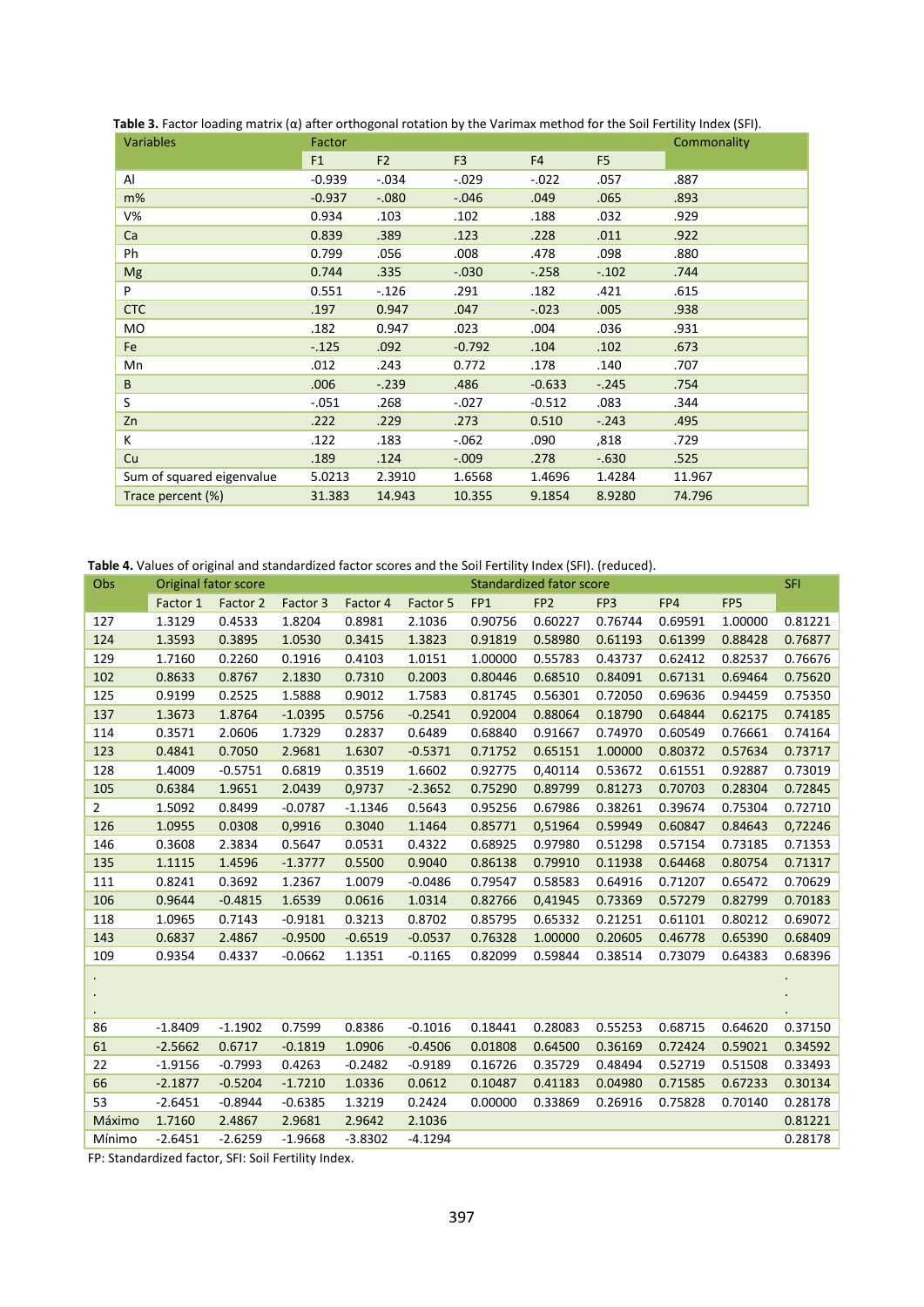## **Table 5.** Results of the M of Box test.

| M of box                                                          |        | 1243.973  |  |  |
|-------------------------------------------------------------------|--------|-----------|--|--|
|                                                                   | Aprox. | 3.649     |  |  |
|                                                                   | df1    | 272       |  |  |
|                                                                   | df2    | 19883.629 |  |  |
|                                                                   | Sig.   | .000      |  |  |
| Tests the null hypothesis of equal population covariate matrices. |        |           |  |  |

|  |  | Table 6. Wilks' Lambda Hypothesis Test of sample groups. |
|--|--|----------------------------------------------------------|
|--|--|----------------------------------------------------------|

| <b>Function test</b> | Lambda de Wilks Chi-square |         | Df | Sig. |
|----------------------|----------------------------|---------|----|------|
| $1$ to $2$           | .078                       | 351.558 | 32 | .000 |
|                      | .341                       | 147.819 | 15 | .000 |

 **Table 7.** Classification by Ward's method grouping soil samples into sample groups for each property.

| <b>Ward Method</b>                                       |  | Association to predicted group | Total         |      |                |       |  |
|----------------------------------------------------------|--|--------------------------------|---------------|------|----------------|-------|--|
|                                                          |  |                                |               | 3    |                |       |  |
| Original<br>Countinng<br>%                               |  |                                | 37            |      | 0              | 42    |  |
|                                                          |  |                                | $\mathcal{P}$ | 73   | $\overline{4}$ | 79    |  |
|                                                          |  |                                |               |      | 23             | 27    |  |
|                                                          |  |                                | 88.1          | 11.9 | $\bf{0}$       | 100.0 |  |
|                                                          |  |                                | 2.5           | 92.4 | 5.1            | 100.0 |  |
|                                                          |  |                                | 3.7           | 11.1 | 85.2           | 100.0 |  |
| Note: 89.9% of the original cases were grouned correctly |  |                                |               |      |                |       |  |

ote: 89.9% of the original cases were grouped correctly.

no reports of interdependence of these nutrients in their availability to plants. This factor was named "metabolic and sanitary regulators", since such elements improve the resistance and metabolism of plants.

The fifth and last factor is represented by the variable K and Cu. The name of this factor is "potassium nutrition", since this element has a very high charge for the factor.

In Table 4, the five original factor scores can be positive or negative. A positive sign indicates that the soil in the sampled region is in a satisfactory nutritional balance for the plants and that a negative sign means a soil nutritional imbalance, even though, the effects of the positive forces outweigh the effects of the negative forces in the first 16 samples observed (first highlighted area with SFI from 0.70183 to 0.81221). In the last 4 positions of Table 4 (second highlight area with SFI from 0.28178 to 0.34592), the negative sign means that the effects of the positive forces are outweighed by the effects of the negative forces.

Sorting the SFI values, sixteen sample points were obtained that presented SFI  $> 0.70$  (the SFI mean was 0.56). One hundred and twenty-eight samples showed an intermediate degree of fertility, with SFI between 0.35 and 0.70. The other four sampling points showed a low degree of fertility.

It is observed that most of the sampled points (86%) were classified in the category of "satisfactory" fertility levels, which do not present much nutritional deficiency, guaranteeing reasonable productivity of the cultivated species.

The SFI aims to assess soil fertility in the three properties under study and was used to test the hypothesis.

## *Canonical discriminant analysis*

This statistical technique classifies individuals or objects into mutually exclusive groups based on a set of independent variables. Separation is the first step of this analysis, and the exploratory part of the analysis consists of looking for characteristics that allocate objects in different previously defined groups. In the analysis, Box's M test was significant at 1%, rejecting the null hypothesis, which characterizes that the covariance matrices between sample groups are not equal (Table 5).

The null hypothesis test is rejected (significant at 1%) since the two functions in the three groups are not equal (Table 6), agreeing with the Factor Analysis result (Table 4).

Figure 1 shows that in the sample data set there is an intersection in the data cloud, where 5 samples originally belong to rural property 1 are in group 2. Of the 79 sampling points of rural property 2, only six samples were decharacterized from group 2 and of the 27 sampling points of rural property 3, four do not belong to group 3.

Table 7 shows that 89.9% of the sampled cases were correctly classified, with group 1 reaching 88.1%, group 2 with 92.4% and group 3 with 85.2%. The analyzed functions serve to classify the soil samples that might not be contained in the sample group of each property.

In general, the multivariate analysis of this mass of data suggests that only 20 ha is considered to have a low level of fertility, while 640 ha have satisfactory levels of fertility and 80 ha indicated to have a high level of soil fertility.

This result serves as a tool for technicians and farmers to adopt decision-making measures, acting on the set of variables that define soil fertility levels.

#### **Materials and methods**

## *Study area: Location and characteristics*

The study was carried out on three farms in the municipality of Santarém (2°26'22'' S and 54°41'55'' W), state of Pará, in the eastern Amazon. The region's climate type is Am, which corresponds to a humid tropical climate, with a short dry season according to Köppen's classification (Alvares et al., 2013; Beck et al., 2018). The region has an average annual rainfall of 2,100 mm, with a season of lower rainfall ranging from one to five months. The average annual temperature is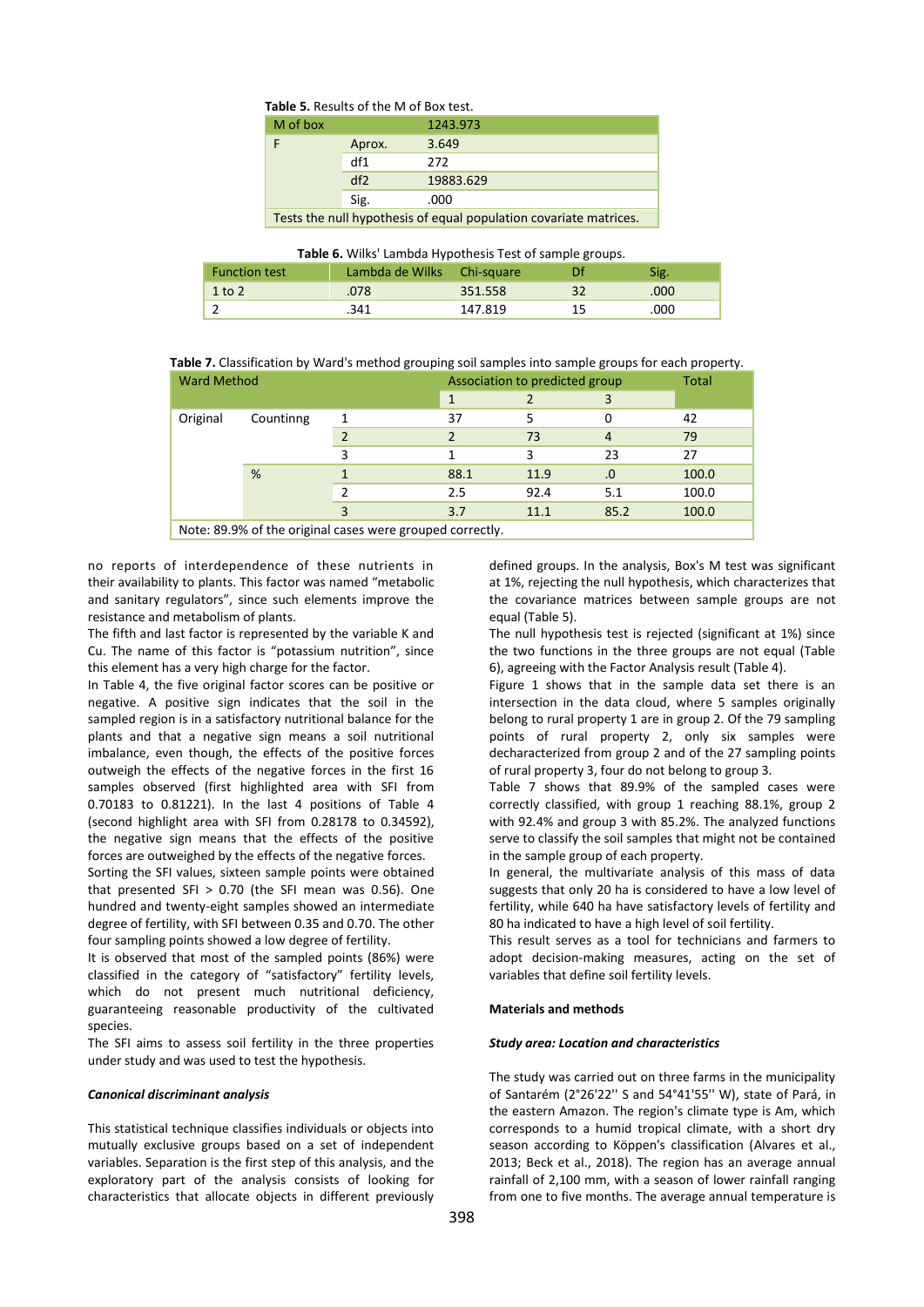25°C. The relief of the area varies from flat to slightly undulating. The predominant soil is the Dystrophic Yellow Latosol and the vegetation is of the Lowland Dense Ombrophilous Forest type (Veloso et al., 1991).

We used a database of soil analyses results from samples collected in 2009 and 2010 in three agricultural properties with soybean and rice conventional cultivation. Soil sampling was carried out in an area of approximately 740 ha, with a sampling grid of 5 ha, making a total of 148 sampling points (composite samples). Each composite sample was formed from 10 single samples collected in a 1 m diameter circle within each sampling grid, thus, resulting in a total of 1,480 single collected samples. Soil collections were carried out using an automated stainless steel screw auger with an electric motor, installed in a quadricycle equipped with GPS, at a depth of  $0 - 20$  cm depth.

The soil samples were sent to the soil laboratory to determine: pH in water (1:2.5), potential acidity, exchangeable calcium, magnesium and aluminum, potassium and phosphorus, according to EMBRAPA (1997). Based on the results we computed, base saturation and aluminum saturation values.

#### *Factor analysis*

We used factor analyses to test the hypothesis that the management practices induce the spatial variability of the attributes and are decisive for the increase in soil fertility when properly conducted, and consequently, for the increase in productivity. Therefore, we analyzed the structures of correlations between a large numbers of independent variables, grouping them into a set of factors, facilitating the understanding of the structure of the data cloud. The use of this technique can initially identify the isolated dimensions of the data structure and then determine the degree to which each variable is explained by each factor, enabling the reduction of the data mass (Gama et al., 2007).

A factor analysis model can be presented in matrix form, as in Dillon and Goldstein (1984):

 $X = \alpha F + \varepsilon$  (1)

Where  $X = p$ -dimensional transposed vector of observable variables, denoted by  $X = (x1, x2, ..., xp)'$ .

F=q-dimensional transposed vector of unobservable variables or latent variables called common factors, denoted by  $F = (f1, f2, ..., fq)$ , where  $q < p$ ; e= p-dimensional transposed vector of random variables or single factors, e = (e1, e2, .., ep)'; and

α= matrix (p, q) of unknown constants, called factor loadings.

In the factor analysis model, it is assumed that the specific factors are orthogonal to each other and with all common factors. Normally,  $E(\varepsilon) = E(F) = 0$  and Cov  $(\varepsilon, F) = 0$ .

To confirm the initial structure, the method of orthogonal rotation of the factors called varimax was used, which is a process in which the reference axes of the factors are rotated around the origin until some other position is reached. This method aims to redistribute the variance of the first factors to the others, thus reaching a simpler and theoretically more significant factorial pattern (Santana, 2005; Hair et al., 2009).

According to Santana (2007) the Soil Fertility Index (SFI) was defined as a linear combination of these factor scores and the proportion of variance, explained by factor in relation to

the common variance. The mathematical expression is given by:

$$
SFI = \sum_{j=1}^{q} \left[ \frac{\lambda_j}{\sum_j \lambda_j} \right] FP_{ij}
$$
 (2)

Where  $\lambda$  = is the variance explained by the factor and  $\Sigma \lambda$  is the sum total of the variance explained by the set of common factors.

The factorial score was standardized (FP) to obtain positive values from the original scores and to allow for the hierarchization of the samples, since the SFI values are situated between zero and one. The proposed mathematical formula was as follows:

$$
FP_i = \left(\frac{F_i - F_{min}}{F_{max} - F_{min}}\right)
$$
\n(3)

Where Fmin and Fmax  $=$  are the maximum and minimum values observed for the factor scores associated with the observations of soil samples according to Santana (2007).

To facilitate the interpretation of the results, the following ranges of SFI values were established, grouping the samples according to their degree of importance: SFI values equal to or greater than 0.70 are considered high; values between 0.35 and 0.69 are intermediate and values less than 0.35 are low.

The Bartlett's sphericity and the Kaiser-Meyer-Olkin (KMO) tests were performed to assess the suitability of the method to the data sample.

In one hand, the Bartlett's sphericity test assesses the overall significance of the correlation matrix, which tests the null hypothesis that the correlation matrix is an identity matrix.

On the other hand, the KMO test is based on the principle that the inverse of the correlation matrix approximates the diagonal matrix, so it compares the correlations between the observable variables. The mathematical formulas of these tests are as follows (Dillon and Goldstein, 1984).

$$
KMO = \frac{\sum_{i} \sum_{j} r_{ij}^{2}}{\sum_{i} \sum_{j} r_{ij}^{2} + \sum_{i} \sum_{j} a_{ij}^{2}}
$$

i (4) Where rij is the sample correlation coefficient between variables xi and xj and aij is the partial correlation coefficient between the same variables, which simultaneously is an estimate of the correlations between the factors, eliminating the effect of the other variables. The aij should assume values close to zero, since the factors are assumed to be orthogonal to each other. Values of this test below 0.50 are unacceptable (Hair et al., 2009). The Bartlett's test of sphericity tests the null hypothesis that the variables are

## *Canonical discriminant analysis*

We used the canonical discriminant analysis in the IBM SPSS Statistics software, version 20 to confirm the data grouping, a technique consists of analyzing a model in which the dependent variable is categorical, which in this case consists of three classification groups (properties), and the independent variables are metric or of an interval nature (chemical attributes of the soil). When three classifications are involved, the technique is referred to the three groups of discriminant analysis, being appropriate to test the hypotheses that the means of the groups of independent variables found for the three groups are equal. These means of the values of the groups' discriminant scores refer to their centroids, with as many centroids as there are groups.

independent, against the alternative hypothesis that the variables are correlated with each other (Santana, 2007).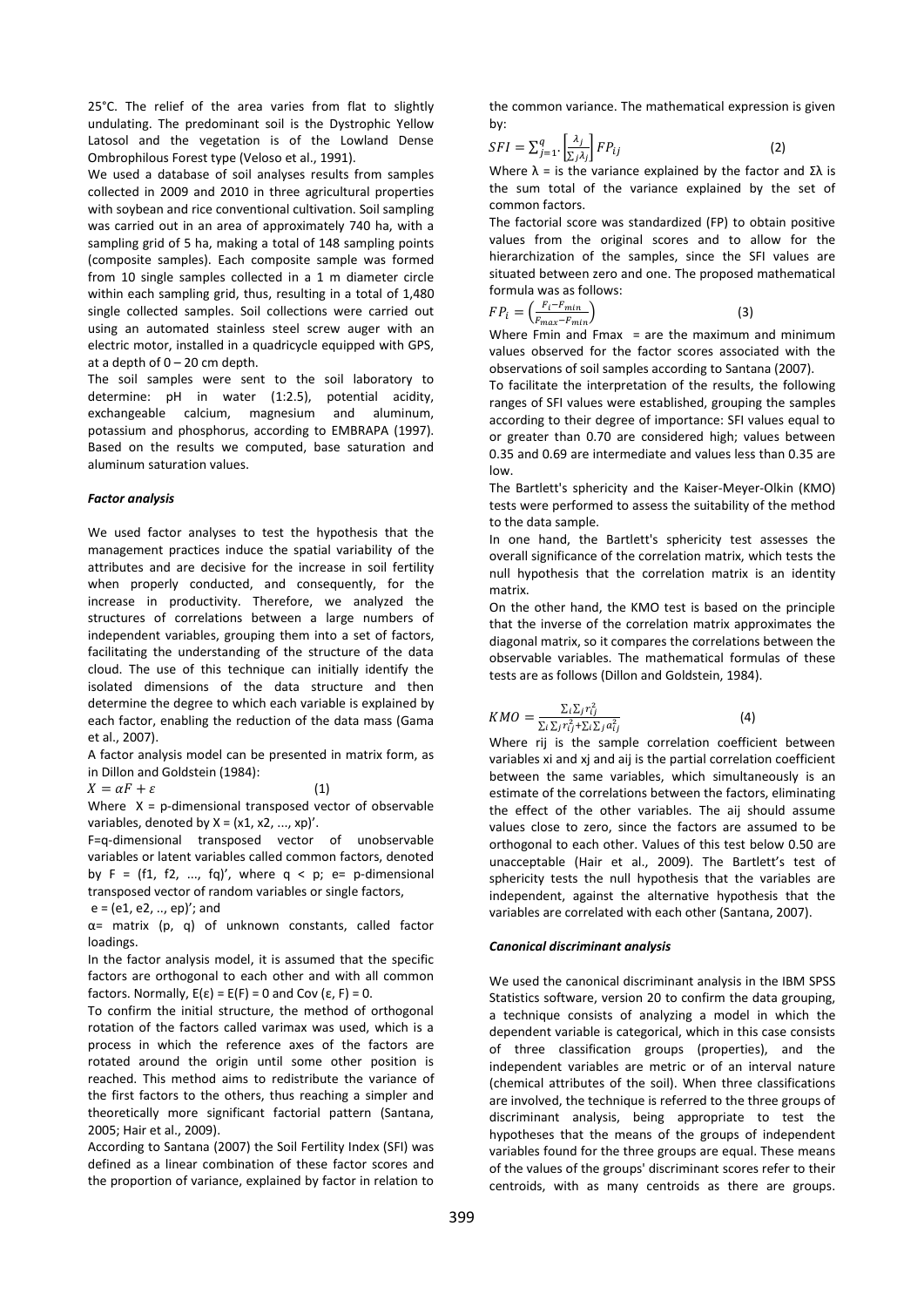A comparison between these shows how much the groups are separated during the discriminant function test (Gonçalves et al., 2008).

The general equation of the discriminant model is:

 $D = b_0 + b_1 X_1 + b_2 X_2 + b_3 X_3 + b_4 X_4 + \dots + b_k X_k$ (5)

Where D = discriminant score;

b = is the discriminant coefficient or weight;

D = is a categorical variable;

X = independent variable;

X1, X2, X3, X4,..., Xk are interval and/or ratio variables.

The quantitative variables used for the study were: Hydrogen potential (pH), base saturation (V%), Phosphorus (P), Potassium (K), Calcium (Ca), Magnesium (Mg), Exchangeable aluminum (Al), organic matter (OM), cation exchange capacity (CTC), aluminum saturation (m%), Sulfur (S), Copper (Cu), Iron (Fe), Manganese (Mn), Zinc (Zn) and Boron (B). The dependent variable, were the rural properties.

## **Conclusions**

The use of discriminant analysis, especially factor analysis, with the creation of the SFI, proved efficient for the proposed study, since the analysis of variance could not show efficiency due to the interrelationships between the variables causing bias in the results.

Approximately 97% of the sampled area presented satisfactory to high soil fertility, which induces the use of reduced amounts of fertilizers in most of the cultivated area. Although this type of sampling could be analyzed using geostatistics, which would give more robustness to the results, the absence of geographic coordinates in the database prevents this analysis from being done efficiently.

#### **Acknowledgements**

We would like to thank the companies "Missioneira Agrícola" and "Bunge Fertilizantes" for providing the database of soil samples used in this work, and to the agronomists Victor do Amarale Luiz Fernando Freiberger for their support and sharing of information.

#### **References**

- Ahmed M, Rauf M, Mukhtar, Z, Saeed NA (2017) Excessive use of nitrogenous fertilizers: an unawareness causing serious threats to environment and human health. Environ Sci Pollut R. 24**:** 26983–26987.
- Alvares CA, Stape JL, Sentelhas PC, Gonçalves JLM, Sparovek G (2013) Köppen's climate classification map for Brazil. Meteorol Z. 22(6): 711–728.
- Beck H, Zimmermann N, McVicar TR, Vergopolen N, Berg A, Wood EF (2018) Present and future Köppen-Geiger climate classification maps at 1-km resolution. Scientific Data. 5: .180214.
- Bhunia GS, Shitb PK, Chattopadhyay R (2018) Assessment of spatial variability of soil properties using geostatistical approach of lateritic soil (West Bengal, India) Annals of Agrarian Science. 16: 436–443*.*
- Carvalho MAC, Panosso AR, Teixeira EER, Araújo EG, Brancaglioni VA Dallacorta R (2018) Multivariate approach of soil attributes on the characterization of land use in the southern Brazilian Amazon. Soil Till Res. 184: 207–215.
- Castro NR, Silva AF, Gilio L. (2021). Desempenho e interrelações do setor de fertilizantes: uma análise segundo a ótica de insumo-produto. Planejamento e Políticas Públicas. 56: 159-189.
- Dillon WR, Goldstein M Multivariate Analysis Methods and Applications, Wiley, New York, 1984. 587 p.
- Empresa Brasileira de Pesquisa Agropecuária EMBRAPA. Serviço Nacional de Levantamento e Conservação de Solos (Rio de Janeiro). Manual de métodos de análise de solo. 2.ed. Rio de Janeiro: Embrapa CNPS, 1997, 212p.
- Faucon MP, Houben D, Lambers H (2017) Plant Functional Traits: Soil and Ecosystem Services. Trends Plant Sci. 22(5): 385-394.
- Freitas L, Casagrande JC, Oliveira IA, Campos MCC (2014) Análise multivariada na avaliação de atributos de solos com diferentes texturas cultivados com cana-de-açúcar. Revista de Ciências Agrárias. 57: 224-33.
- Gama ZJC; Santana AC, Mendes FAT, e Khan AS (2007) Índice de desempenho competitivo das empresas de móveis da região metropolitana de Belém. Revista de Economia e Agronegócio. 5(1):127-160.
- Gonçalves CA, Dias AT, E Muniz RM (2008) Análise discriminante das relações entre fatores estratégicos, indústria e desempenho em organizações brasileiras atuantes na indústria manufatureira. Revista de Administração Contemporânea. 12(2): 287-311.
- Hair J, Black WC, Babin BJ, Anderson RE, Tatham, R.L Análise Multivariada de Dados. 6. ed. Porto Alegre: Bookman, 2009. 687 p.
- Hou L, Liu Z, Zhao J, Ma P, Xu X (2021) Comprehensive assessment of fertilization, spatial variability of soil chemical properties, and relationships among nutrients, apple yield and orchard age: A case study in Luochuan County, China. Ecol Indic. 122: 107285.
- Oumenskou H, Baghdadi ME, Barakat A, Aquit M, Ennaji W, Karroum LA, Aadraoui M (2019) Multivariate statistical analysis for spatial evaluation of physicochemical properties of agricultural soils from Beni-Amir irrigated perimeter, Tadla plain, Morocco, Geology, Ecology, and Landscapes. 3(2): 83-94.
- Saldanha ECM, Silva Júnior ML, Okomura RS, Bonfim Neto AL, Viégas IJM, Fernandes AR (2013) Spatial variability of soil fertility in areas cultivated with grains in the region of Paragominas, Pará state, Brazil. Revista Ciências Agrárias. 56:120-128.
- Santana AC. 2005) Elementos de economia, agronegócio e desenvolvimento local. Belém: GTZ; TUD; UFRA, 2005. p.133-142. (Série Acadêmica, 01).
- Santana AC (2007) Análise do desempenho competitivo das agroindústrias de polpa de frutas do Estado do Pará. Teoria e Evidência Econômica. 14: 36-62..
- Silva ENS, Montanari R, Panosso AR, Correa AR, Tomaz PK, Ferraudo AS (2015 Variabilidade de atributos físicos e químicos do solo e produção de feijoeiro cultivado em sistema de cultivo mínimo com irrigação. Rev Bras Cienc Solo. 39: 598-607.
- Teixeira BES, Santos TS, Terra A (2019). A transformação do território a partir do uso da terra no município de Santarém Pará. Nova Revista Amazônica. 7(3): 99-108.
- Vasu D, Singh SK, Sahu N, Tiwary P, Chandran P, Duraisami VP, Ramamurthy V, Lalitha M, Kalaiselvi B (2017) Assessment of spatial variability of soil properties using geospatial techniques for farm level nutrient management, Soil Till Res. 169: 25-34.